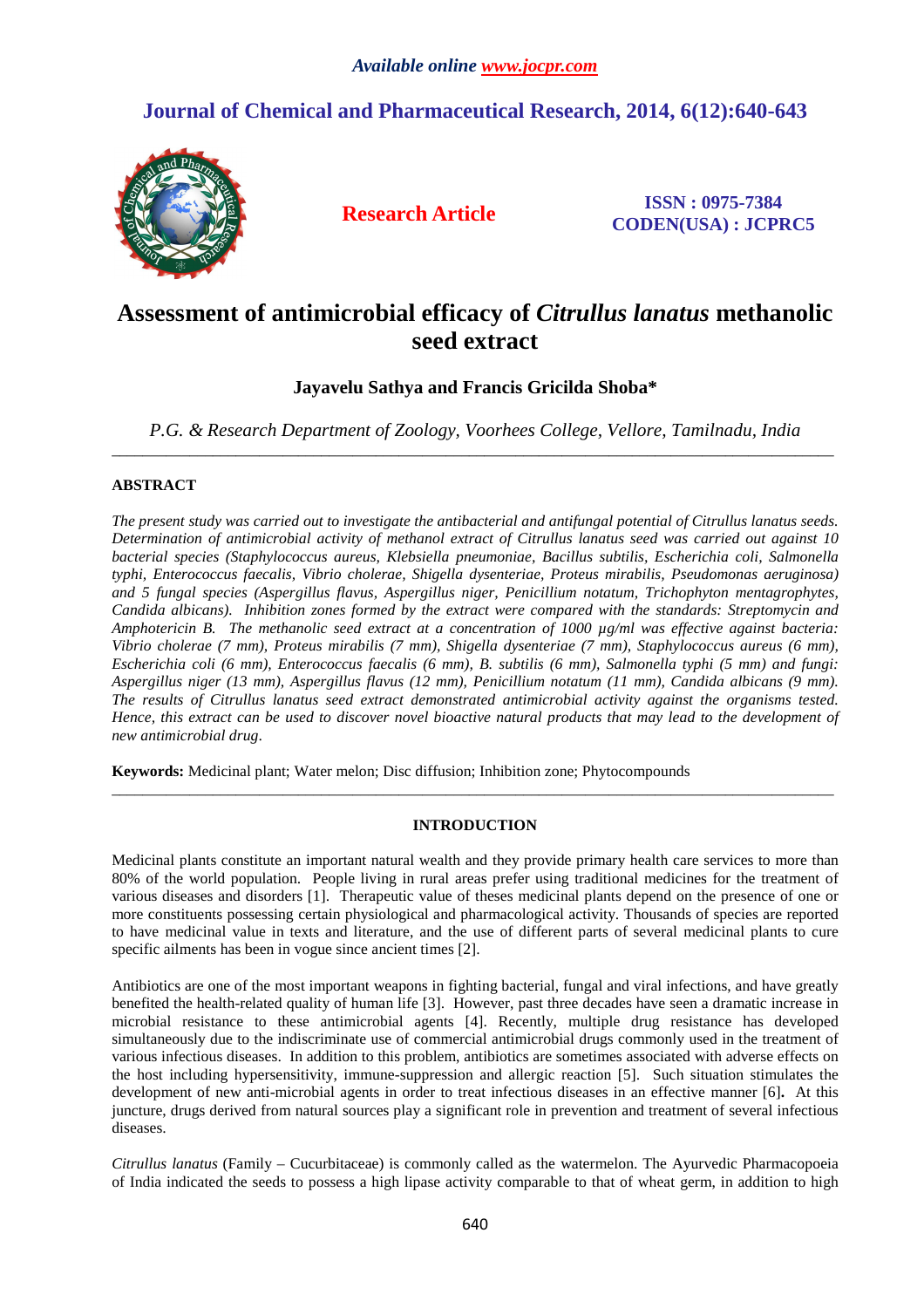lipoxygenase, urease and trypsin-inhibitory activities. Aqueous extract of the seeds also exhibit amylase inhibitory activity [7]. It also reported to have antioxidant [8],  $\alpha$ -glucosidase inhibitory activity [9], analgesic and antiinflammatory activity [10], anti-ulcerative activity [11] and antimicrobial activity [12]. The fruits have been proved to contain laxative [13], antioxidant [14] and anti-hyperlipidemic property [15].

*\_\_\_\_\_\_\_\_\_\_\_\_\_\_\_\_\_\_\_\_\_\_\_\_\_\_\_\_\_\_\_\_\_\_\_\_\_\_\_\_\_\_\_\_\_\_\_\_\_\_\_\_\_\_\_\_\_\_\_\_\_\_\_\_\_\_\_\_\_\_\_\_\_\_\_\_\_\_*

In this study, we evaluated the antimicrobial activity of methanolic extract of C*itrullus lanatus* seed against few common pathogenic microorganisms by using agar disc diffusion method.

# **EXPERIMENTAL SECTION**

## **2.1 Plant Material**

*Citrullus lanatus* seeds were collected from Vellore, Tamilnadu. The plant was authenticated by Prof. Jayaraman, Plant Anatomy Research Centre (PARC), Chennai and a voucher specimen was deposited in the herbarium at PARC with the reference number: PARC/2012/1195. The seeds were air-dried and made into a coarse powder using a blender and stored in air-tight containers for further use.

### **2.2 Extraction**

The air-dried, coarsely-powdered *C. lanatus* seeds were subjected to hot soxhlet extraction with methanol for 24 h. The liquid extract was filtered and solvent was partially removed using rotary evaporator under reduced pressure. The remaining solvent was completely removed by evaporation in water bath. The residual extract, *C. lanatus*  methanolic seed (CLS) extract was used for further assays.

### **2.3 Microorganisms**

Microbial cultures were obtained from Royal Bioresearch Centre, Velachery, Chennai. The following 10 bacterial cultures: *Staphylococcus aureus, Klebsiella pneumoniae, Bacillus subtilis, Escherichia coli, Salmonella typhi, Enterococcus faecalis, Vibrio cholerae, Shigella dysenteriae, Proteus mirabilis, Pseudomonas aeruginosa* and 5 fungal cultures: *Aspergillus flavus, Aspergillus niger, Penicillium notatum, Trichophyton mentagrophytes, Candida albicans* were used for the study.

## **2.4 Preparation of inoculum**

 Stock cultures were maintained at 4°C on nutrient agar slants. Active cultures for the experiment were prepared by transferring a loop full of cells from the stock cultures to test tubes of nutrient broth and were incubated for 24 h at 37ºC.

#### **2.5 Antibacterial activity**

Antibacterial activity of CLS extract was determined by disc diffusion method [16]. The Mueller Hinton Agar medium (MHA) was weighed as 3.8 g and dissolved in 100 ml of distilled water and to this 1 g of agar was added. After sterilization, the media was poured into sterile petriplates and were allowed to solidify for 30 min. After solidification, the inoculums were spread on solid plates with sterile swab moistened with the bacterial suspension. Various concentration of the CLS extract was prepared (1000 µg/ml, 500 µg/ml, 250 µg/ml, 125 µg/ml and 62.5 µg/ml) using 20 µl of 1% DMSO. A negative control: 20 µl of 1% DMSO and a positive control: 10 µg/ml of standard antibiotic streptomycin was added on the respective discs and placed on MHA plates. All the dishes were incubated at 37°C for 24 h. Then, the bacterial growth was determined by measuring the diameter of zone of inhibition formed.

#### **2.6 Antifungal activity**

Antifungal activity of CLS extract was determined by disc diffusion method [16]. The strains were cultured on Potato Dextrose Broth. Potato Dextrose Agar (PDA) medium was prepared by weighing 3.9 g of PDA and 1 g of agar dissolved in 100 ml distilled water. PDA medium was then poured into sterile petriplates and were allowed to solidify. The inoculums were spread on the solid plates with sterile swab moistened with the fungal suspension. Different concentration of CLS extract was prepared (1000 µg/ml, 500 µg/ml, 250 µg/ml, 125 µg/ml and 62.5 µg/ml) with 20 µl of 1% DMSO. 20 µl of 1% DMSO and 10 µg/ml of standard antibiotic amphotericin B were used as negative and positive controls respectively. All the dishes were incubated at room temperature for 24 h. Diameter of the inhibition zones formed around the discs was measured.

### **RESULTS AND DISCUSSION**

Medicinal plants represent a rich source of antimicrobial agents. Antibacterial and antifungal properties of medicinal plants are being increasingly reported from different parts of the world. World Health Organization encourages the use of plant extract or their active constituents that are used as folk medicine in traditional therapies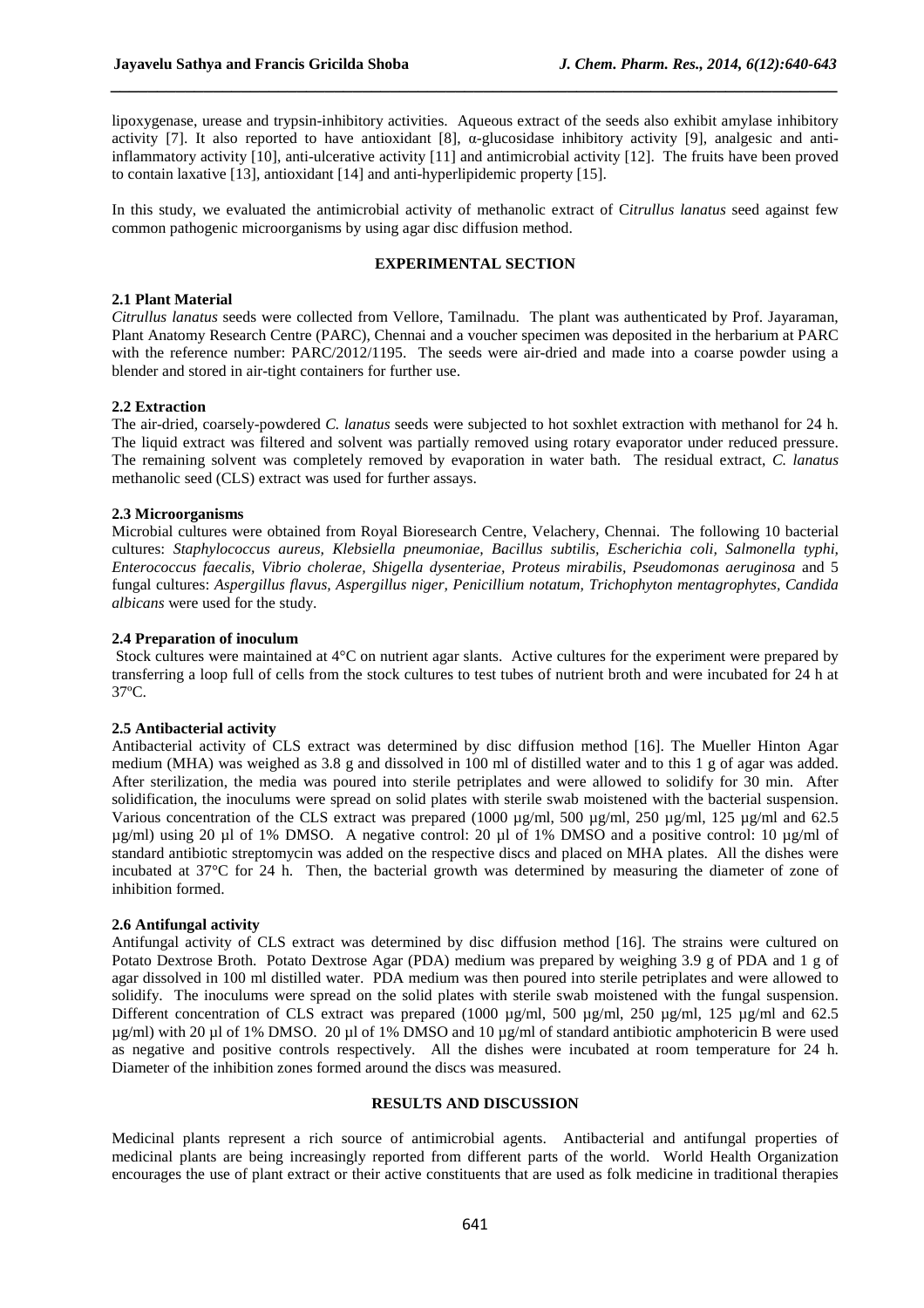[3]. Many reports are available on the antiviral, antibacterial, antifungal, anthelmintic, antimolluscal, and antiinflammatory properties of plants [17]. Some of these observations have helped in identifying the active principle responsible for such activities and in developing drugs for the therapeutic use in human beings. Therefore, this study has been carried out to evaluate the antimicrobial activity of methanolic extract obtained from *Citrullus lanatus* seed against few bacterial and fungal strains. The results were compared with standard drugs.

*\_\_\_\_\_\_\_\_\_\_\_\_\_\_\_\_\_\_\_\_\_\_\_\_\_\_\_\_\_\_\_\_\_\_\_\_\_\_\_\_\_\_\_\_\_\_\_\_\_\_\_\_\_\_\_\_\_\_\_\_\_\_\_\_\_\_\_\_\_\_\_\_\_\_\_\_\_\_*

The present study revealed CLS extract with remarkable bacterial and antifungal activity. Antibacterial activity exerted by CLS extract is summarized (Table 1). For each organism, the zone of inhibition formed was different depending on the concentration used. Large zones of inhibition were formed at a concentration 1000 µg/ml for *V*. *cholerae* (7 mm), *P. mirabilis* (7 mm), *S. dysenteriae* (7 mm), *S. aureus* (6 mm), *E. coli* (6 mm), *E. faecalis* (6 mm) and *S. typhi* (5 mm). *B. subtilis* (6 mm) were vulnerable even at low concentration of the extract, 62.5 µg/ml. CLS extract was however not effective in controlling *K. pneumoniae* and *P. aeruginosa.* Streptomycin, on the other hand in mild concentration was more effective than CLS as evidenced by much larger zones. This might be probably due to the fact that streptomycin is a pure compound while the extract being crude in nature.

The activity of the plant against both gram-positive and gram-negative bacteria may be indicative of the presence of broad spectrum antibiotic compounds, general metabolic toxins or pharmacological active metabolites like furostanol and spirostanol saponins [18], flavonoid glycosides [19], phytosterols and some amides [20] in the extract. CLS was efficient against almost all the tested bacterial strains except *K. pneumoniae* and *P. aeruginosa*. High activity was observed against *V. cholerae*, *P. mirabilis, S. dysentriae, S. aureus*, *E. coli*, *E. faecalis*, *S. typhi*  and *B. subtilis.* This confirms that CLS can be utilized as a source of new antimicrobial compound against the aforementioned bacteria.

|        | Microorganisms     | Zone of Inhibition (mm)    |     |     |     |      |             |               |  |
|--------|--------------------|----------------------------|-----|-----|-----|------|-------------|---------------|--|
| S. No. |                    | Concentration $(\mu g/ml)$ |     |     |     |      | 1%          | Streptomycin  |  |
|        |                    | 1000                       | 500 | 250 | 125 | 62.5 | <b>DMSO</b> | $10 \mu g/ml$ |  |
|        | S. aureus          | 6                          | 6   |     |     |      |             | 17            |  |
| 2      | K. pneumoniae      |                            |     |     |     |      |             | 15            |  |
| 3      | <b>B.</b> subtilis | 6                          | 6   | 6   | 6   | 6    |             | 15            |  |
| 4      | E. coli            | 6                          | 6   | ۰   |     |      |             | 9             |  |
| 5      | S. typhi           | 5                          | 5   |     |     |      |             | 16            |  |
| 6      | E. faecalis        | 6                          | 6   | 5   |     |      |             | 19            |  |
|        | S. dysenteriae     | 7                          | ٠   | ۰   |     |      |             | 10            |  |
| 8      | P. mirabilis       | 7                          | 7   | ۰   |     |      |             | 11            |  |
| 9      | P. aeruginosa      |                            |     |     |     |      |             |               |  |
| 10     | V. cholerae        |                            |     |     |     |      |             | 18            |  |

**Table 1: Antibacterial activity of** *Citrullus lanatus* **seed methanol extract** 

Antifungal activity exhibited by CLS extract is tabulated (Table 2). CLS was very much effective against *A. niger* (13 mm) followed by *A. flavus* (12 mm), *P. notatum* (11 mm) and *C. albicans* (9 mm) at 1000 µg/ml concentration. However the extract did not prove useful against *T. mentagrophytes.* Surprisingly, the standard amphotericin B used in the study was ineffective against all the fungal strains, except with *C. albicans* showing 8 mm inhibitory zone. Hence, CLS extract even in its crude form is found to be more valuable as an antifungal agent than the antibiotic itself. The antifungal activity of CLS may be attributed to various phytochemicals detectable in the extract like saponins. The action mechanisms of saponins lie in damaging the membrane and causing leakage of cellular materials, ultimately leading to cell death [21]. CLS extract possessed strong antifungal activity and can be used as a better antifungal drug. Hence, the results of present investigation clearly indicate CLS property to inhibit the growth of microorganisms and thereby prevent infectious diseases.

**Table 2: Antifungal activity of** *Citrullus lanatus* **seed methanol extract** 

|                | Microorganisms    | Zone of Inhibition (mm)    |     |     |     |      |             |                |  |
|----------------|-------------------|----------------------------|-----|-----|-----|------|-------------|----------------|--|
| S. No.         |                   | Concentration $(\mu g/ml)$ |     |     |     |      | 1%          | Amphotericin B |  |
|                |                   | 1000                       | 500 | 250 | 125 | 62.5 | <b>DMSO</b> | $10 \mu g/ml$  |  |
|                | A. flavus         | 12                         | 10  |     |     |      |             |                |  |
| $\overline{c}$ | A. niger          | 13                         | 10  |     |     |      |             |                |  |
|                | P. notatum        |                            |     | 6   |     |      |             |                |  |
|                | T. mentagrophytes |                            |     |     |     |      |             |                |  |
|                | C. albicans       |                            |     |     | 8   |      |             |                |  |